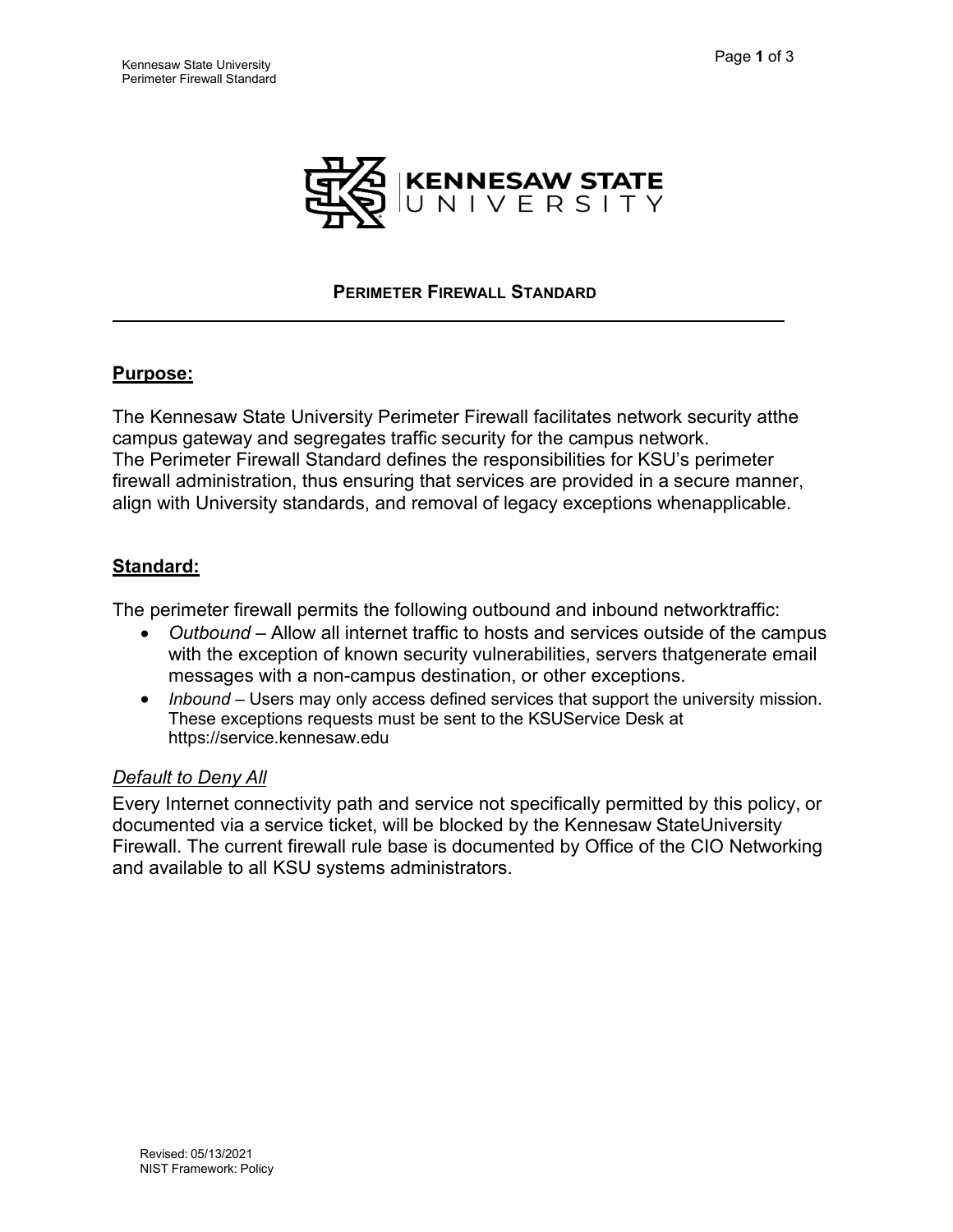### **Firewall Dedicated Functionality**

Any firewall used to protect KSU's' internal data networks must run on a dedicated device. These devices may not serve other purposes including, butnot limited to, acting as web or email servers.

#### Firewall Change Management

New firewall rule requests will be reviewed by Office of the CIO Networking andOffice of Cybersecurity staff and evaluated on 2 factors:

- The request supports the mission of the University
- Applicable security controls have been implemented

Requests which fail to meet these 2 requirements will be reviewed by the Executive Director of Infrastructure Engineering and the Executive Director of Office of Cybersecurity. Requests for new rules will be processed within 24 hoursof submission.

## Regular Auditing

Because firewalls provide such an important barrier to unauthorized access to KSU networks, they must be audited on a regular basis. At a minimum, this auditprocess must include consideration of defined configuration parameters, enabledservices, permitted connectivity, current administrative practices, and adequacy of the deployed security measures. The audits will be performed by the Office of the CIO's Office of Cybersecurity.

#### Logs

All changes to firewall configuration parameters, enabled services, and permitted connectivity must be logged. These logs must be stored on the enterprise log intelligence system and retained in alignment with University standards.

#### Physical Security

All KSU firewalls must be located in locked rooms accessible only to those individuals who are provided access based on roles. In addition, the room lock must maintain logs of access which can be audited.

## **Exceptions:**

Administrators seeking exceptions to the Perimeter Firewall Standard will be evaluated on a case-by-case basis by the Office of the CIO.